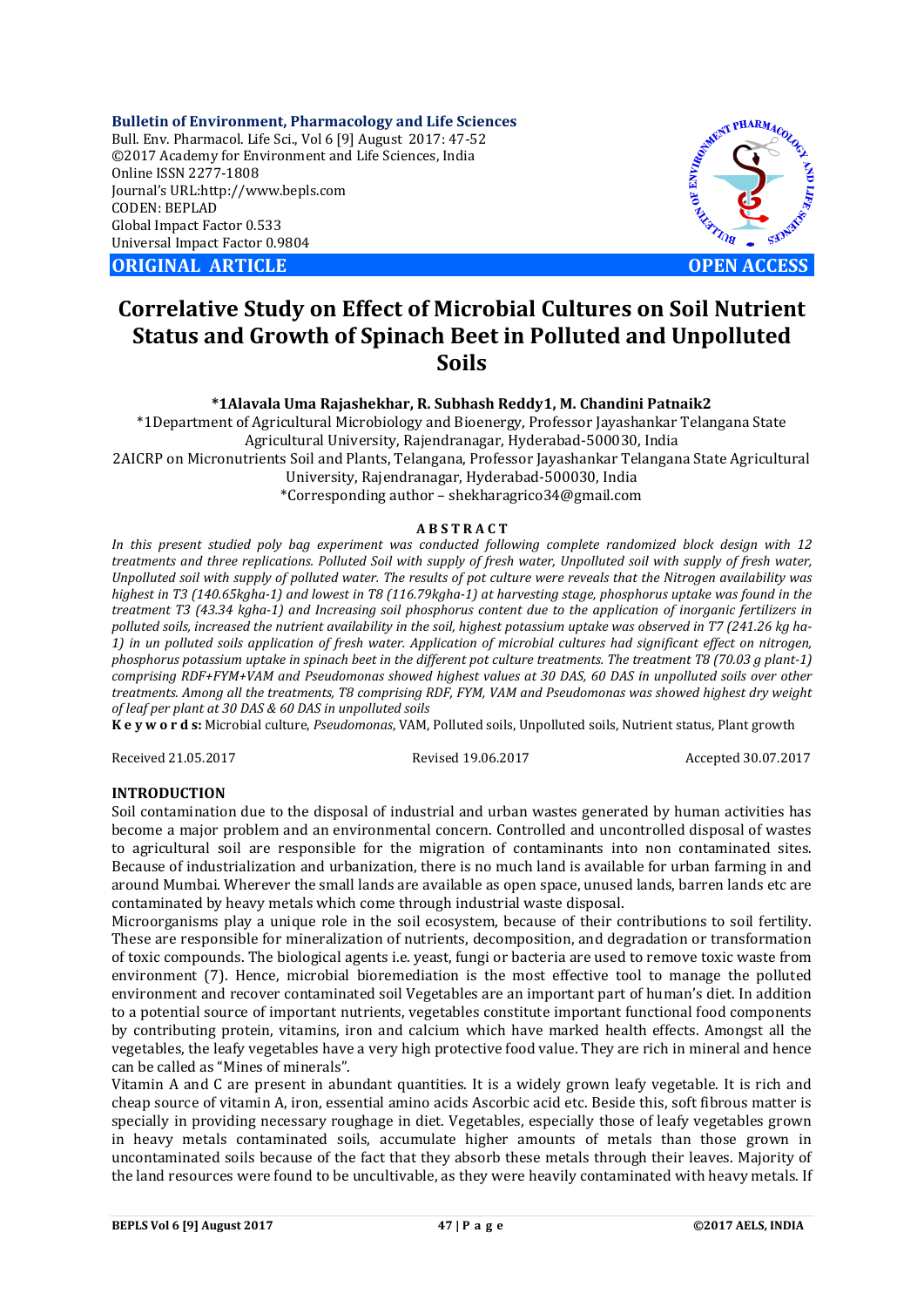the microbial bioremediation is proved to be effective, then the land resources can be preserved with good fertility, so that the farmers can be benefited by using these remediated soils for cultivation.

The crop benefiting microbial inoculants generally called as bioinoculants, help in augmenting the crop productivity through effective mobilization of major plant nutrients like N, P and K and other minor nutrients needed by the crop. These beneficial microorganisms are also known to secrete plant growth promoting substances like IAA, GA, cytokinins, vitamins for the improvement of crop growth, yield and for quality produce (1). Mycorrhizal Fungi (AMF) is widespread throughout the world and found in the majority of terrestrial ecosystems (6). AMF can be integrated in soil management to achieve low-cost sustainable agricultural systems. AMF can reduce soil erosion by bringing together micro aggregates of soil particles to form macro aggregates (Miller and Jastrow, 2012)(5). They are the obligate symbionts that can improve plant growth by up taking P and help to absorb N, K, Ca, S, Cu, and Zn (3); produce glomalin (2); increasing resistance to pests and soil borne diseases.

# **MATERIALS AND METHODS**

# **Soil samples and soil characteristics**

Soil samples of polluted and unpolluted soils were collected before sowing and analysed for the physical(pH, EC, and particle size and chemical characters like NPK and OC parameters) and microbiological properties by adopting standard procedures at Department of Agricultural Microbiology and Bio-energy and Department of Soil Science and Agricultural Chemistry, College of Agriculture, Rajendranagar, PJTSAU, Hyderabad.Water samples were also analyzed before sowing of crop in polluted and unpolluted soils (Table 1).

# **Crop details**

The pot culture experiment was conducted at Department of Agricultural Microbiology and Bioenergy during 2012-13. For this investigation leafy vegetable crop, spinach beet, Pusa Jyothi variety was sown in pot experiments followed completely randomized block design with four treatments and three replications. Microbial cultures (Pseudomonas, VAM) collected from our laboratory

### **Experiment details**

# **Treatments**

The treatments for poly bag experiment were fixed as twelve treatments each treatment with three replications was designed. All three replications were used to record observations on yield, quality parameters of spinach around 30 and 60 days after sowing.

In this context of pot culture experiment having twelve treatments and followed statistical design in this treatment subdivided into three parts: polluted soil with supply of fresh water, unpolluted soil with supply of fresh water and unpolluted soil with supply of polluted water. Polluted soil with supply of fresh water have T1: SF Soil+FYM@12 t/ha, T2: SF Soil + FYM + VAM + *Pseudomonas*, T3: SF Soil + RDF, T4: SF Soil + RDF + FYM + VAM + *Pseudomonas.* Unpolluted soil with supply of fresh water, have T5: Soil + FYM, T6: Soil + FYM + VAM + *Pseudomonas,* T7: Soil + RDF, T8: Soil + RDF + FYM + VAM + *Pseudomonas*. Unpolluted soil with supply of polluted water, have T9: Soil + FYM, T10: Soil+ FYM + VAM + *Pseudomonas*, T11: Soil + RDF, T12: Soil + RDF + FYM + VAM +*Pseudomonas*.

### **Preparation of poly bags mixture**

The cleaned poly bags were filled with 8 kg soil and this soil was mixed with chemical fertilizer (0.14: 0.24: 0.37 g poly bag-1 NPK), farm yard manure (78.75 g poly bag-1) and Vesicular Arbuscular Mycorrhizae (100 to 150 g of infected propagules poly bag-1) according to the treatments which were neatly arranged in the net house.

### **Chemical fertilizers**

Phosphorus and potassium @ 0.24 g poly bag<sup>-1</sup> P<sub>2</sub>O<sub>5</sub> and 0.37 g poly bag<sup>-1</sup> K<sub>2</sub>O were applied through Di Ammonium Phosphate and Muriate of Potash respectively as basal application. Nitrogen was applied in the form of Urea @ 0.24 g poly bag-1 after germination and after 30 and 60 days after sowing. Farmyard manure was applied @ 78.75 g poly bag-1 which was mixed with soil according to the treatments requirement. EC and pH of FYM were 0.95 dS m-1 and 7.59 respectively and Ni, Co, Cd content in FYM was 0.91, 0.20, 0.01-0.02 respectively.

### **Seed sowing and maintenance**

The poly bags were sown with Pusa Jyothi variety of spinach beet at the rate of 20 seeds per poly bag. After germination, thinning was done and routine care was taken to protect the plants from pest and diseases.

# **RESULTS AND DISCUSSION N, P, K content in soil Available nitrogen (kg ha-1)**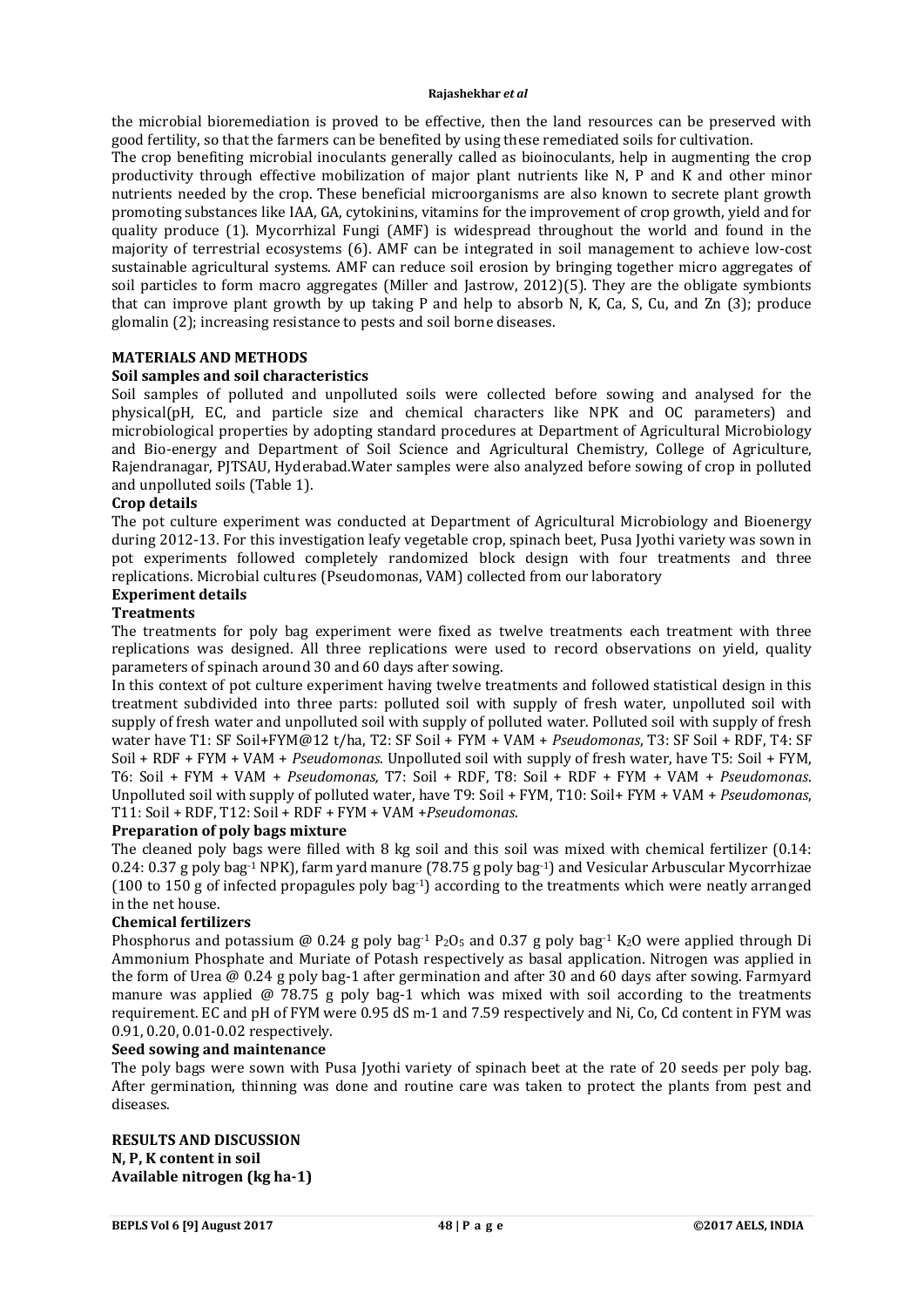Application of microbial cultures had significant effect on nitrogen uptake and presented in table 2. Nitrogen availability was highest in T3 (140.65kgha-1) and lowest in T8 (116.79kgha-1) at harvesting stage and these were significantly different with each other. Among all the treatments polluted soil with supply of fresh water treatments were found that significantly highest nitrogen content was observed in treatments in which 100% RDF are added.

### **Available phosphorous (kg ha-1)**

Application of microbial cultures had significant effect on phosphorus uptake and presented in table 2. The data on soil phosphorus uptake showed significantly different. Among all the treatments, significantly highest phosphorus uptake was found in the treatment  $T_3$  (43.34 kgha<sup>-1</sup>) and followed by  $T_1$  (41.76kgha-<sup>1</sup>),  $T_2$  (39.82kgha<sup>-1</sup>),  $T_9$  (39.11kgha<sup>-1</sup>) and lowest phosphorus uptake recorded in  $T_8$  (36.31kgha<sup>-1</sup>). Increasing soil phosphorus content due to the application of inorganic fertilizers in polluted soil, increased the nutrient availability in the soil. The higher nitrogen and phosphorus in polluted soil could be the contribution of industrial pollutants towards N, P only and not to K.

# **Available potassium (kg ha-1)**

Application of microbial cultures had significant effect on potassium uptake and presented in table 3.Among all the treatments, lowest potassium uptake was observed in  $T_4$  (195.40 kg ha<sup>-1</sup>) in polluted soil with application of fresh water and highest potassium uptake was observed in  $T_7$  (241.26 kg ha<sup>-1</sup>) in un polluted soils application of fresh water.

The treatments applied with 100% RDF  $(T_1, T_5, T_{11})$  through inorganic fertilizers recorded significantly highest soil potassium at harvest stage of the spinach crop. The treatment  $T_3$  (231.57 kg ha<sup>-1</sup>) was showed highest nitrogen and potassium values in polluted soils with application of fresh water than potassium and  $T_7$  (241.26 kg ha<sup>-1</sup>) treatment was showed highest potassium values in unpolluted soils with application of polluted water.

**Leaf fresh weight (g plant-1)**The data presented revealed that the leaf fresh weight was significantly affected by different treatments with RDF, combination of inorganic, organic manures (FYM, and biofertilizer) at 30 DAS and 60 DAS of crop (Table 3).

The highest leaf fresh weight plant<sup>-1</sup> was recorded in treatment T<sub>8</sub> (41.63 g plant<sup>-1</sup>) than the rest of treatments at 30 DAS in unpolluted soils. The lowest leaf fresh weight per plant was showed in T<sub>3</sub> (23.02) g plant<sup>-1</sup>) at 30 DAS in polluted soils. The highest leaf fresh weight was observed in  $T_8$  (70.03 g plant<sup>-1</sup>) and the lowest value observed in  $T_9$  (38.12 g plant<sup>-1</sup>) at 60 DAS in unpolluted soil. It was observed that the treatment T8 (70.03 g plant-1) comprising RDF+FYM+VAM and *Pseudomonas* showed highest values at 30 DAS, 60 DAS in unpolluted soils over other treatments.

# **Leaf dry weight (g plant-1)**

The data presented revealed that the leaf dry weight was significantly influenced by recommended dose of fertilizers, combination of inorganic, organic manures (FYM) and biofertilizers (VAM and Pseudomonas) at 30DAS and 60 DAS.

The highest leaf dry weight plant1 was observed in T8 (6.62g plant-1) and lowest value in T3 (3.16 g plant-1) was observed at 30 DAS (Table 4). The highest leaf dry weight was observed in T8 (4.17 g plant-1) and the lowest in T3 (2.22 g plant-1) at 60 DAS. Among all the treatments,T8 comprising RDF,FYM, VAM and Pseudomonas was showed highest dry weight of leaf per plant at 30 DAS and 60 DAS in unpolluted soils. In same way, the lowest dry weight of leaf was found in T3 at 30 and 60 DAS in polluted soils. Similar results were reported by Madhvi et al., [4]. It was reported that increased leaf area and leaf dry weight in spinach was due to application of chemical fertilizers along with organic manures and biofertilizers .

In conclusion, it was reported that increased leaf area and leaf dry weight in spinach was due to application of chemical fertilizers along with organic manures and biofertilizers. Recycling of wastes for elements; microorganisms abound in the soil and are critical to decomposing organic residues and recycling soil nutrients. Finally results.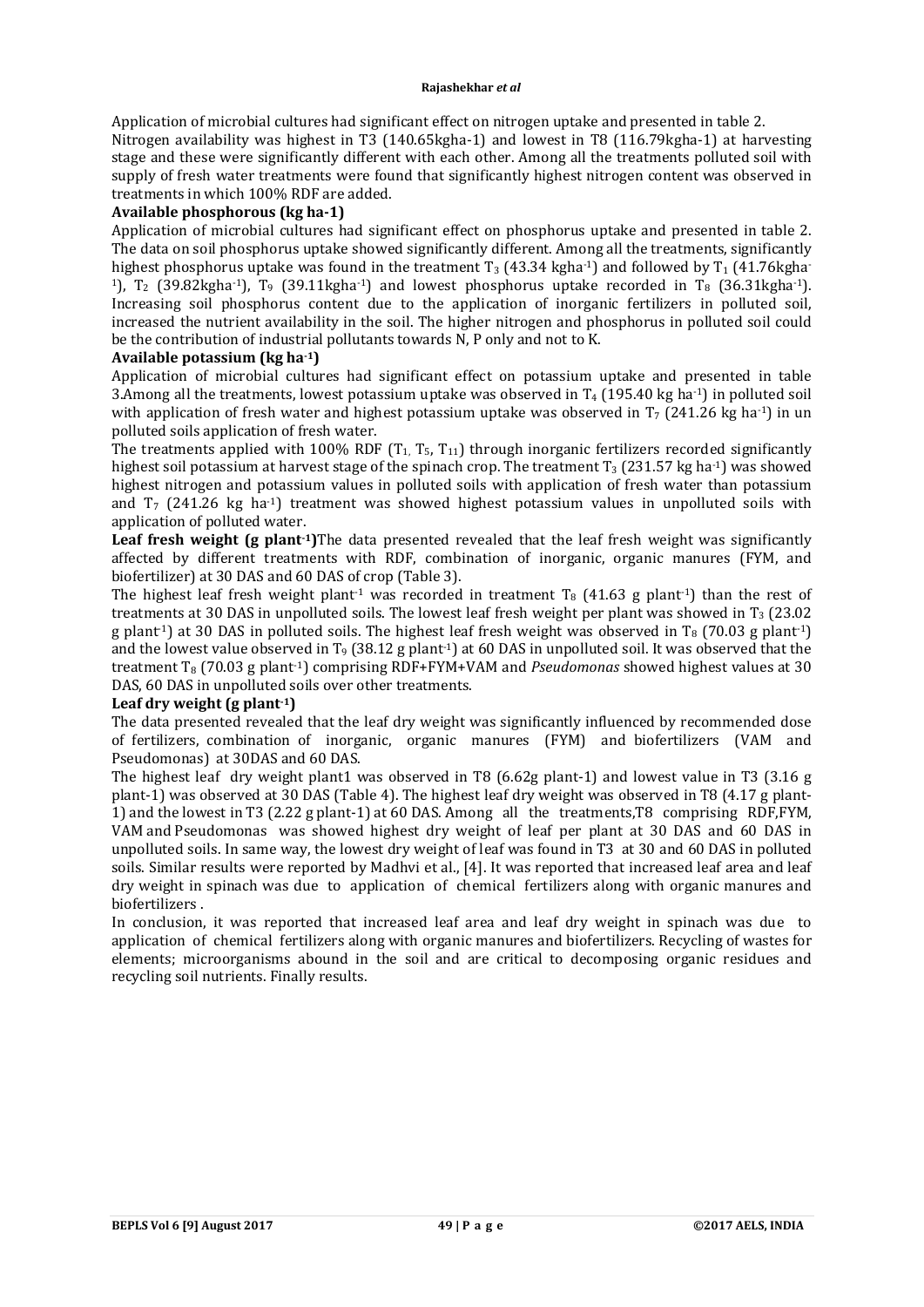| S.           | <b>Soil properties</b>          | <b>Polluted soil</b> | <b>Unpolluted soil</b> |
|--------------|---------------------------------|----------------------|------------------------|
| No.          | <b>Physical properties</b>      |                      |                        |
| $\mathbf{1}$ | Particle size analysis          |                      |                        |
|              | Sand $(\%)$                     | 54.2                 | 52.3                   |
|              |                                 |                      |                        |
|              | Silt $(\%)$                     | 11.0                 | 12.3                   |
|              | Clay $(%)$                      | 34.8                 | 31.7                   |
|              | <b>Textural class</b>           | Black soil           | Black soil             |
| 2            | Bulk density (g cm-3)           | 1.47                 | 1.45                   |
| 3            | <b>Particle density</b>         | 2.64                 | 2.63                   |
|              | <b>Chemical properties</b>      |                      |                        |
| 4            | Soil reaction (pH)              | 7.85                 | 7.6                    |
| 5            | Electrical conductivity (dSm-1) | 1.23                 | 1.19                   |
| 6            | Organic Carbon (%)              | 0.63                 | 0.72                   |
| 7            | Available nitrogen (kg ha-1)    | 225                  | 206                    |
| 8            | Available phosphorus (kg ha-1)  | 44.3                 | 40.5                   |
| 9            | Available potassium (kg ha-1)   | 235                  | 253                    |

# **Table.1: Physico-chemical properties of soil before sowing**

# **Table.2 :Effect of microbial cultures on soil N P K (kg/ha) at harvesting stage (60 DAS) in polluted and unpolluted soils of spinach beet**

| <b>Treatments</b>                                       | N      | P     | K       |
|---------------------------------------------------------|--------|-------|---------|
| Polluted Soil with supply of fresh water                |        |       |         |
| T <sub>1</sub> - SF Soil+FYM                            | 133.05 | 41.76 | 222.72  |
|                                                         |        |       |         |
| 128.56<br>T <sub>2</sub> - SF Soil+FYM+VAM+ Psuedomonas |        | 39.82 | 205.59  |
| $T_3$ - SF Soil +RDF                                    | 140.65 | 43.34 | 231.57  |
|                                                         |        |       |         |
| T <sub>4</sub> - SF Soil+RDF+FYM+VAM+Psuedomonas        | 120.66 | 38.44 | 195.40  |
| Unpolluted soil with supply of fresh water              |        |       |         |
| T <sub>5</sub> - SF Soil +FYM+Psuedomonas               | 120.89 | 38.15 | 229.33  |
| T <sub>6</sub> - SF Soil + FYM+ VAM+Psuedomonas         | 119.67 | 37.63 | 212.56  |
| T <sub>7</sub> - SF Soil+RDF                            | 123.30 | 38.6  | 241.26  |
| T <sub>8</sub> - SF Soil+RDF+FYM+VAM+Psuedomonas        | 116.79 | 36.31 | 204.85  |
| Unpolluted soil with supply of polluted water           |        |       |         |
| T <sub>9</sub> -Soil+FYM                                | 128.04 | 39.11 | 237.59  |
|                                                         |        |       |         |
| T <sub>10</sub> -Soil+FYM+VAM+Psuedomonas               | 121.40 | 37.87 | 215.37  |
| $T_{11}$ - Soil+RDF                                     | 123.54 | 38.3  | 230.28  |
|                                                         |        |       |         |
| $T_{12}$ - Soil+RDF+FYM+VAM+Psuedomonas                 | 118.28 | 37.37 | 201.003 |
| SE <sub>m<sup>±</sup></sub>                             | 0.504  | 0.285 | 0.608   |
| $C.D$ at $5\%$                                          | 1.47   | 0.832 | 1.775   |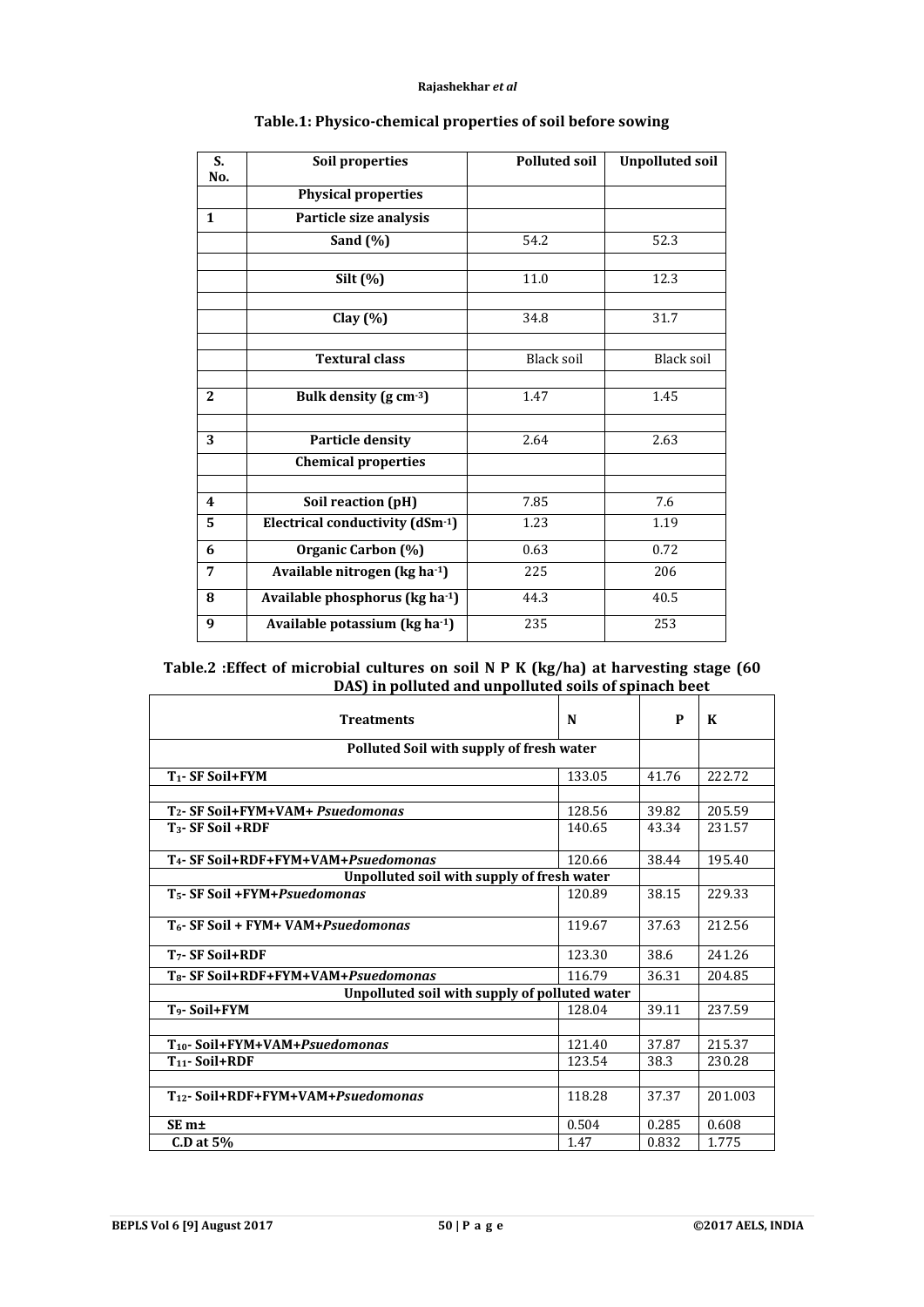| Table.3: Effect of microbial cultures on fresh weight at 30 and 60 DAS in polluted and |  |  |  |  |  |
|----------------------------------------------------------------------------------------|--|--|--|--|--|
| unpolluted soils of spinach beet                                                       |  |  |  |  |  |

| <b>Treatments</b>                                | Fresh weight of leaf/plant |       |
|--------------------------------------------------|----------------------------|-------|
|                                                  | 30DAS                      | 30DAS |
| Polluted Soil with supply of fresh water         |                            |       |
|                                                  |                            |       |
| T <sub>1</sub> - SF Soil+FYM                     | 30.48                      | 46.48 |
|                                                  |                            |       |
| T <sub>2</sub> - SF Soil+FYM+VAM+ Psuedomonas    | 34.02                      | 54.05 |
|                                                  |                            |       |
| $T_3$ - SF Soil +RDF                             | 23.02                      | 38.65 |
|                                                  |                            |       |
| T <sub>4</sub> - SF Soil+RDF+FYM+VAM+Psuedomonas | 39.40                      | 60.54 |
| Unpolluted soil with supply of fresh water       |                            |       |
|                                                  |                            |       |
| T <sub>5</sub> - SF Soil +FYM+Psuedomonas        | 31.30                      | 52.30 |
|                                                  |                            |       |
| T <sub>6</sub> - SF Soil + FYM+ VAM+Psuedomonas  | 39.89                      | 64.87 |
| T <sub>7</sub> - SF Soil+RDF                     | 26.61                      | 40.32 |
|                                                  |                            |       |
| T <sub>8</sub> - SF Soil+RDF+FYM+VAM+Psuedomonas | 41.63                      | 70.03 |
| Unpolluted soil with supply of polluted water    |                            |       |
| T <sub>9</sub> -Soil+FYM                         | 26.40                      | 38.12 |
|                                                  |                            |       |
| T <sub>10</sub> -Soil+FYM+VAM+Psuedomonas        | 34.71                      | 61.03 |
|                                                  |                            |       |
| T <sub>11</sub> -Soil+RDF                        | 28.82                      | 50.37 |
|                                                  |                            |       |
| T <sub>12</sub> - Soil+RDF+FYM+VAM+Psuedomonas   | 41.36                      | 68.10 |
| SE <sub>m<sup>±</sup></sub>                      | 0.176                      | 0.167 |
| $C.D$ at $5%$                                    | 0.513                      | 0.488 |

# **Table.4 :Effect of microbial cultures on dry weight at 30 and 60 DAS in polluted and unpolluted soils of spinach beet**

| <b>Treatments</b>                                | Dry weight of leaf/plant |             |  |  |  |
|--------------------------------------------------|--------------------------|-------------|--|--|--|
|                                                  | 30DAS                    | 30DAS       |  |  |  |
| Polluted Soil with supply of fresh water         |                          |             |  |  |  |
| T <sub>1</sub> - SF Soil+FYM                     | 4.05                     | 2.84        |  |  |  |
| T <sub>2</sub> - SF Soil+FYM+VAM+ Psuedomonas    | 4.73                     | 3.24        |  |  |  |
| T <sub>3</sub> - SF Soil +RDF                    | 3.16                     | 2.22        |  |  |  |
| T <sub>4</sub> - SF Soil+RDF+FYM+VAM+Psuedomonas | 5.55                     | 3.58        |  |  |  |
| Unpolluted soil with supply of fresh water       |                          |             |  |  |  |
| T <sub>5</sub> - SF Soil +FYM+Psuedomonas        | 4.62                     | 2.93        |  |  |  |
| T <sub>6</sub> - SF Soil + FYM+ VAM+Psuedomonas  | 5.82                     | 3.80        |  |  |  |
| T <sub>7</sub> - SF Soil+RDF                     | 3.55                     | 2.52        |  |  |  |
| T <sub>8</sub> - SF Soil+RDF+FYM+VAM+Psuedomonas | 6.62                     | 4.17        |  |  |  |
| Unpolluted soil with supply of polluted water    |                          |             |  |  |  |
| T <sub>9</sub> -Soil+FYM                         | 3.47                     | 2.55        |  |  |  |
| T <sub>10</sub> -Soil+FYM+VAM+Psuedomonas        | 5.45                     | 3.38        |  |  |  |
| $T_{11}$ - Soil+RDF                              | 4.55                     | 2.86        |  |  |  |
| T <sub>12</sub> -Soil+RDF+FYM+VAM+Psuedomonas    | 5.97                     | 3.95        |  |  |  |
| SE m±                                            | 0.046                    | $\rm 0.03$  |  |  |  |
| $CD$ at $5%$                                     | 0.133                    | $\rm 0.103$ |  |  |  |